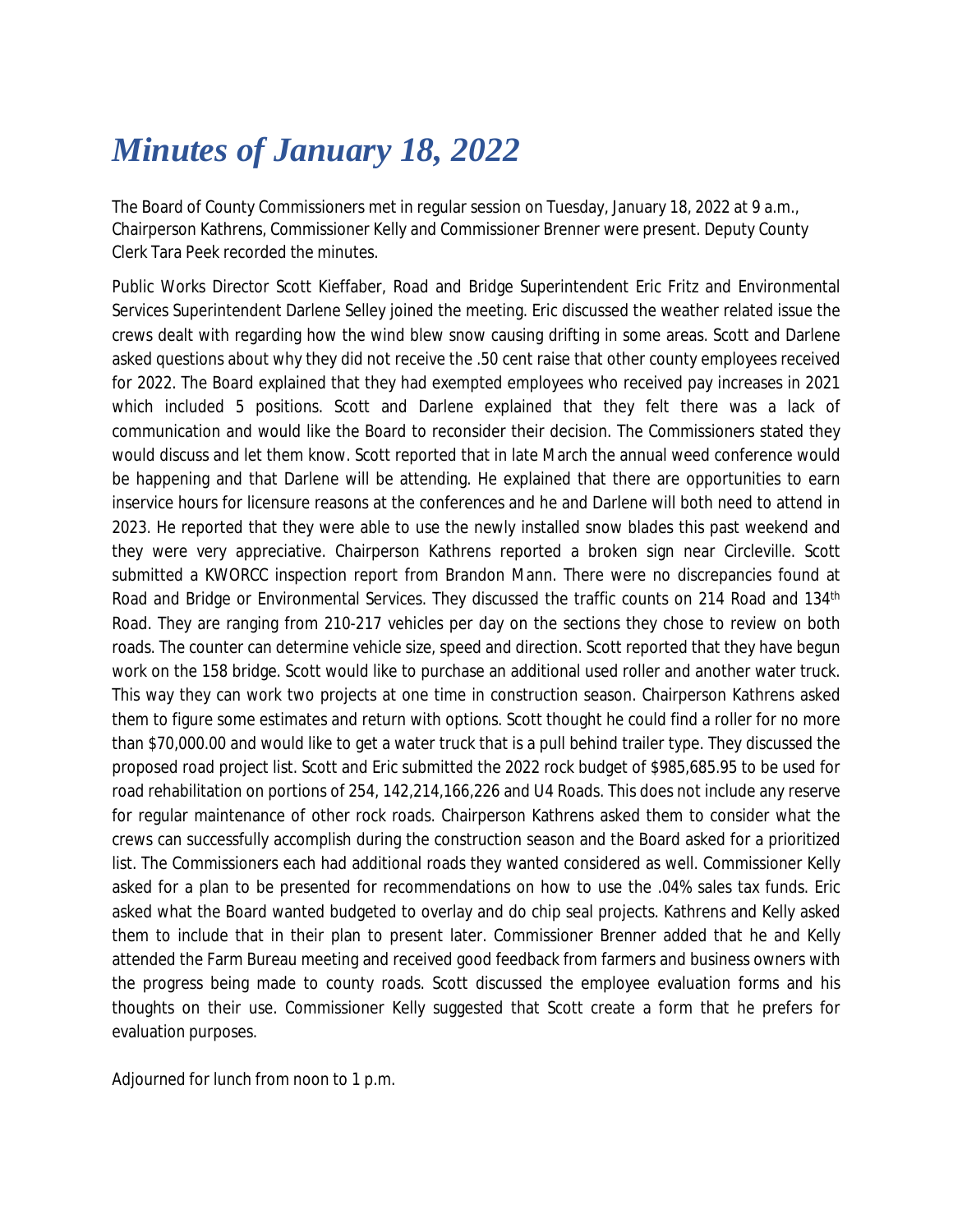Commissioner Brenner made a motion to approve \$1,000.00 from alcohol prevention tax funds to Jackson Heights post prom and Commissioner Kelly seconded. Motion carried 3/0.

Commissioner Brenner made a motion to approve the January 10<sup>th</sup> minutes as written and Commissioner Kelly seconded. Motion carried 3/0.

RWD # 3 Brenda Adkins joined the meeting to discuss ARPA funding her water district would like to request from the county. She stated they serve 11,500 people. She submitted a list of their top 3 prioritized projects they would like assistance with including painting the Soldier water tower, 8-inch line installation from 222 Road to 214 Road and from Public Wholesale to the main along P Road. Chairperson Kathrens asked what funding the water district received and Brenda stated that they had only received payroll protection funding as water and internet project funds were awarded to counties only. Kathrens stated they are compiling a list and will discuss soon. They also discussed how to purchase water for road projects and Brenda stated that the district is more than willing to assist the county with water needs.

Approved the annual appropriation list for Fair Association, Conservation District, NEK Multi County Health, Developmental services of Jackson County, Jackson County Historical Society, KANZA Mental Health, Chamber of Commerce, NEK Environmental Services, Silvered Hair Legislature, Glacial Hills, Jackson County EMS, Banner Creek Animal Hospital and J.C.C.T.C.C. They decided not to fund NEK Enterprise Facilitation for the 2022 budget.

Appraiser Kate Immenschuh joined the meeting. At 2:05 p.m. Commissioner Kelly made a motion to enter into executive session for personnel with Kate Immenschuh and Commissioner Brenner seconded. Motion carried 3/0. Session reopened at 2:15 p.m. No action taken.

Department heads Kathy Mick, Linda Gerhardt, Tammy Moulden, Chad Phillips, Kate Immenschuh, Pat Korte, Kurt Zibell, Tim Morse, Scott Kieffaber, Shawna Miller and Sally Jo Alley joined the meeting to discuss the proposed employee handbook. Sections and topics discussed were funeral leave, open records requests, outside employment, FMLA, weapons, Covid leave and vehicle use policies. No action taken.

Commissioner Brenner made a motion to approve \$250.00 from the Van Sweringen Needy fund to cover some lodging fees for the Moore family and Commissioner Kelly seconded. Motion carried 3/0. Commissioner Brenner made a motion to approve the amended 2022 Payroll Plan and Commissioner Kelly seconded. Motion carried 3/0. This includes extending the .50 cent raise for Kate Immenschuh, Scott Kieffaber, Eric Fritz, Darlene Selley and Kurt Zibell.

County Attorney Shawna Miller joined the meeting to discuss her CINC case contract with Kevin Hill. She had planned to discontinue the contract beginning January 2022. She stated that she failed to give the required written notice outlined in the contract by the deadline so it has auto renewed. She will use diversion and capital outlay funds to cover the contracted services.

Received an IRS Beginning Farmer Program notice of participation for Jacob H. Macke near Delia. Received an email update regarding the US Census Bureau conducting the Boundary and Annexation Survey.